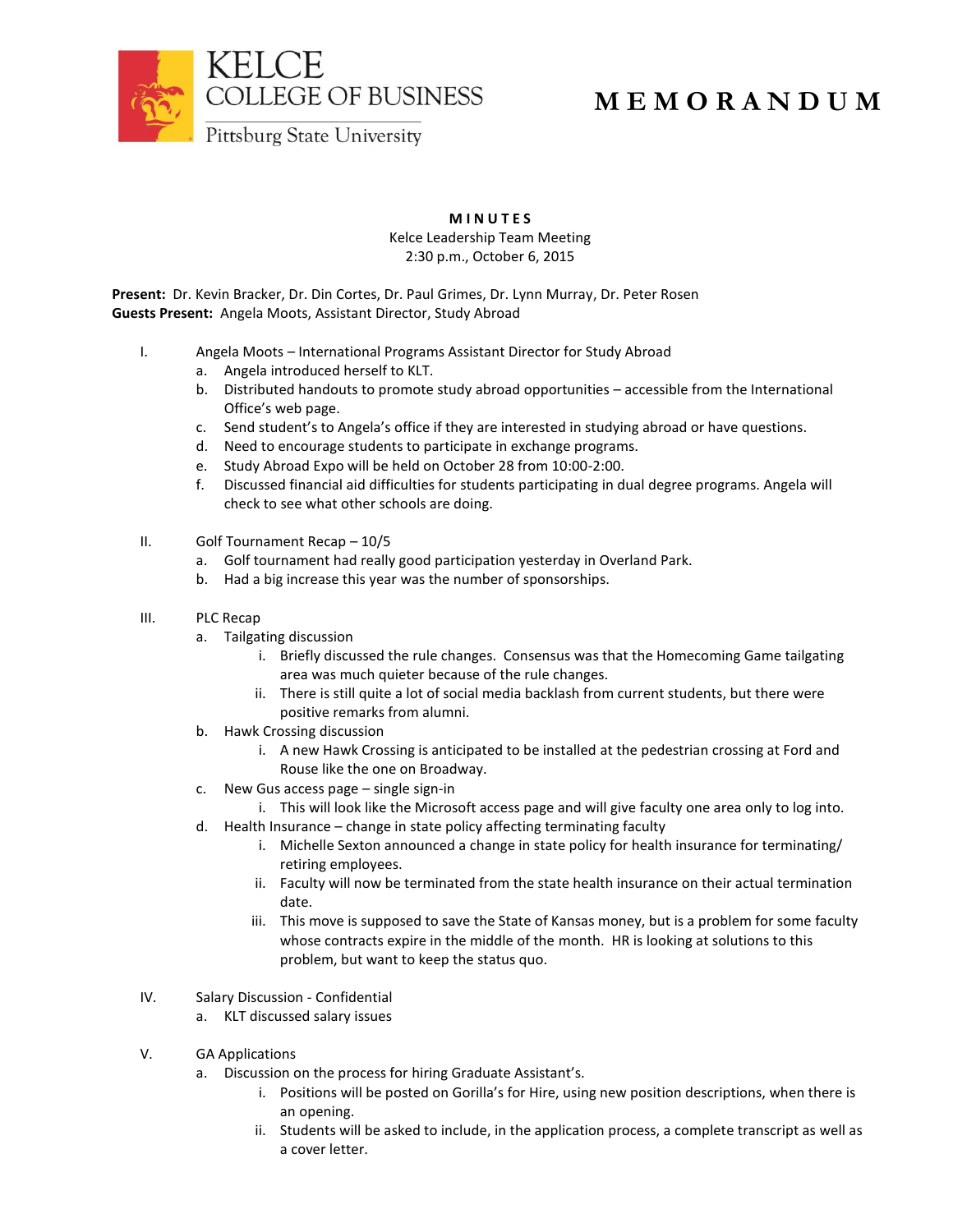

Pittsburg State University

- iii. Also request that references complete a recommendation form rather than a letter, and also include a resume. Dr. Cortes will start a form.
- VI. Insurance curriculum initiative
	- a. Dr. Bracker has been participating in conference calls (initiated by the Insurance Commissioner) with other individuals in the state of Kansas to try to introduce an insurance curriculum for certification at all state institutions.
	- b. Courses are anticipated to be offered on-line, and can be taken from different institutions to obtain certification.
	- c. PSU/KCOB would need to offer a risk management course as well as another required course, if a decision is made to offer this program. COB could potentially offer a summer course to fit into the curriculum.
	- d. Will need to structure program so that participants don't have to apply for admission at every university.
	- e. Program is anticipated to begin fall 2016.
	- f. Dr. Grimes will discuss this program with the Provost.
- VII. Updates and Announcements
	- a. Cortes
		- i. Program Assessment Review for the MBA program was submitted to the Planning and Assessment office last week.
		- ii. Received feedback on Program Review from last academic year.
		- iii. There is more interest in the LaRochelle dual degree program.
		- iv. MBA Association students have been very active with their projects.
	- b. Bracker
		- i. Attended the Financial Education Association meeting and discussed blending the finance & accounting advanced Excel courses.
	- c. Murray
		- i. Outstanding alum visit went very well Ronnie Chang
		- ii. Will be working with Career Services on offering a reception before the Career Expo on October 22.
	- d. Rosen ACIS
		- i. Becky Casey is teaching in Paraguay for 3 weeks.
		- ii. CIS Student Organization will have its initial meeting next week.
		- iii. Microsoft certification exams were taken with 27 students passing the test.
- VIII. Old Business
- IX. New Business
	- a. Distributed MBA enrollment figures, as prepared by Dr. Cortes, for the last several semesters. Discussion followed on course offerings for the MBA degree. Really need to look at changing the way the program curriculum is offered. With limited faculty it might work better to offer courses everyother semester, however, that could make enrollment in the courses significantly larger. MBA Program Committee will discuss this information and try to move forward.
- X. Adjourn 4:00 pm